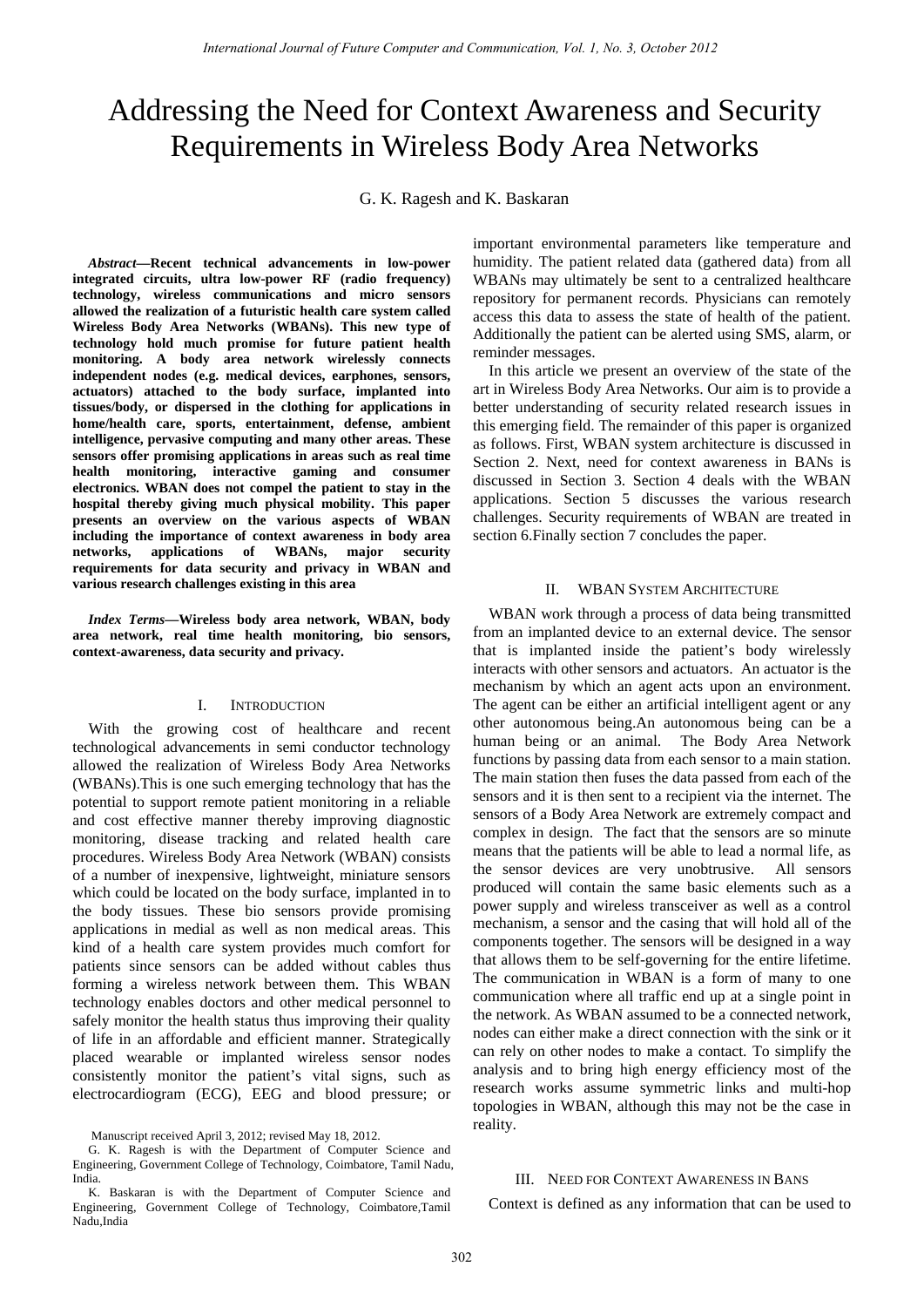characterize the situation of an entity, where an entity can be a person, place or physical object [14].This kind of technique is used to detect the internal or external state of a user. Context-aware computing describes the situation of a wearable or mobile computer being aware of the user's state and surroundings, and modifying its behavior based on this information [15].Context-awareness plays an important role in body area networks because it interprets various physical and biochemical signals coming from body sensor networks by considering the present state of the user and the state of the environment. Many of the algorithms developed in context aware sensing have different characteristics and accomplish different goals. But the ultimate goal of any context aware sensing algorithms is to achieve long term pervasive health care monitoring. Most of these approaches are combined with one another to achieve the context from the environment. The initial step of these approaches is to gather the low-level sensor readings from all sensor nodes and the data is typically clustered into subgroups by means of a clustering algorithm [16].



Fig. 1. Data flow in a typical medical BAN.

# *A. Existing Context Aware Mechanisms*

A number of context aware mechanisms have been proposed for a variety of sensing applications. Some of them are described here. Tapia *et al* proposed the use of Naïve Bayesian classifier for activity recognition [17]. Kautz *et al.*  introduced the use of hierarchical hidden semi-Markov models (HHSMMs) for tracking daily activities [18]. Laerhoven and Cakmakci described an integrated approach with SOM and K nearest neighbour for classifying different activities [19]. For arrhythmia detection, Lagerholm *et al.*  proposed an integrated method for clustering QRS complexes by the use of self-organising maps (SOM) [20]. Simelius *et al.* introduced a SOM based spatiotemporal analysis for detecting abnormal ventricular activation [21]. Gao *et al.* proposed a neural network classifier based on a Bayesian framework for identifying arrhythmias [22]. Thiemjarus et *al.* proposed a feature selection technique for identifying relevant features or sensors for determining the optimal setup of the sensors in terms of location and channel selection [23].

## IV. APPLICATIONS OF BANS

Due to the diverse components that can be connected and integrated, body area networks will be able to provide various functions in healthcare, emergency, work, research, lifestyle, sports, or military.

## *A. Medical Applications*

BANs can provide interfaces for diagnostics, for remote monitoring of human physiological data, for administration of drugs in hospitals and as an aid to rehabilitation. In the future it will be possible to monitor patients continuously and give the necessary medication whether they are at home, in a hospital or elsewhere. Patients will no longer need to be connected to large machines in order to be monitored.

# *B. Lifestyle and Sports*

 BANs enable new services and functions for wireless body-centric networks including wearable entertainment system (e.g., music entertainment), navigation support in the car or while walking, museum or city guide, heart rate and performance monitoring in sports, infant monitoring, wireless cash card (e.g., display of recent transactions and checking of balance, etc).

## *C. Military Applications*

The opportunities for using BANs in the military are numerous. Some of the military applications for BANs include monitoring health, location, temperature and hydration levels. A battle dress uniform integrated with a BAN may become a wearable electronic network that connects devices such as life support sensors, cameras, RF and personal PDAs, health monitoring GPS, and transports data to and from the soldier's wearable computer. The network could perform functions such as chemical detection, identification to prevent casualties from friendly fire and monitoring of a soldier's physiological condition. Calling for support, his radio sends and receives signals with an antenna blended into his uniform. As a result, BANs provide new opportunities for battlefield lethality and survivability.

## V. RESEARCH CHALLENGES

A lot of research has investigated to physical layer. At the beginning of WBAN research a number of authors proposed Ultra Wide Band (UWB) as a physical layer for WBANs.UWB has the advantage of low energy consumption, good co-operation with existing wireless networks and a range large enough to support the entire body. Due to standardization issues and difficulties delivering the very high speeds UWB does not progress well. As opposed to the wide bands proposed by UWB, other researchers propose the small, Industrial, Scientific and Medical (ISM) bands of the IEEE 802.15.4 andIEEE802.15.6.Current most working WBAN prototypes are based on ISM bands. A number of WBAN specific MAC protocols exist. These can be divided in to single hop and multi hop protocols. The latter refers to the protocols which are optimized for multi hop topologies. The first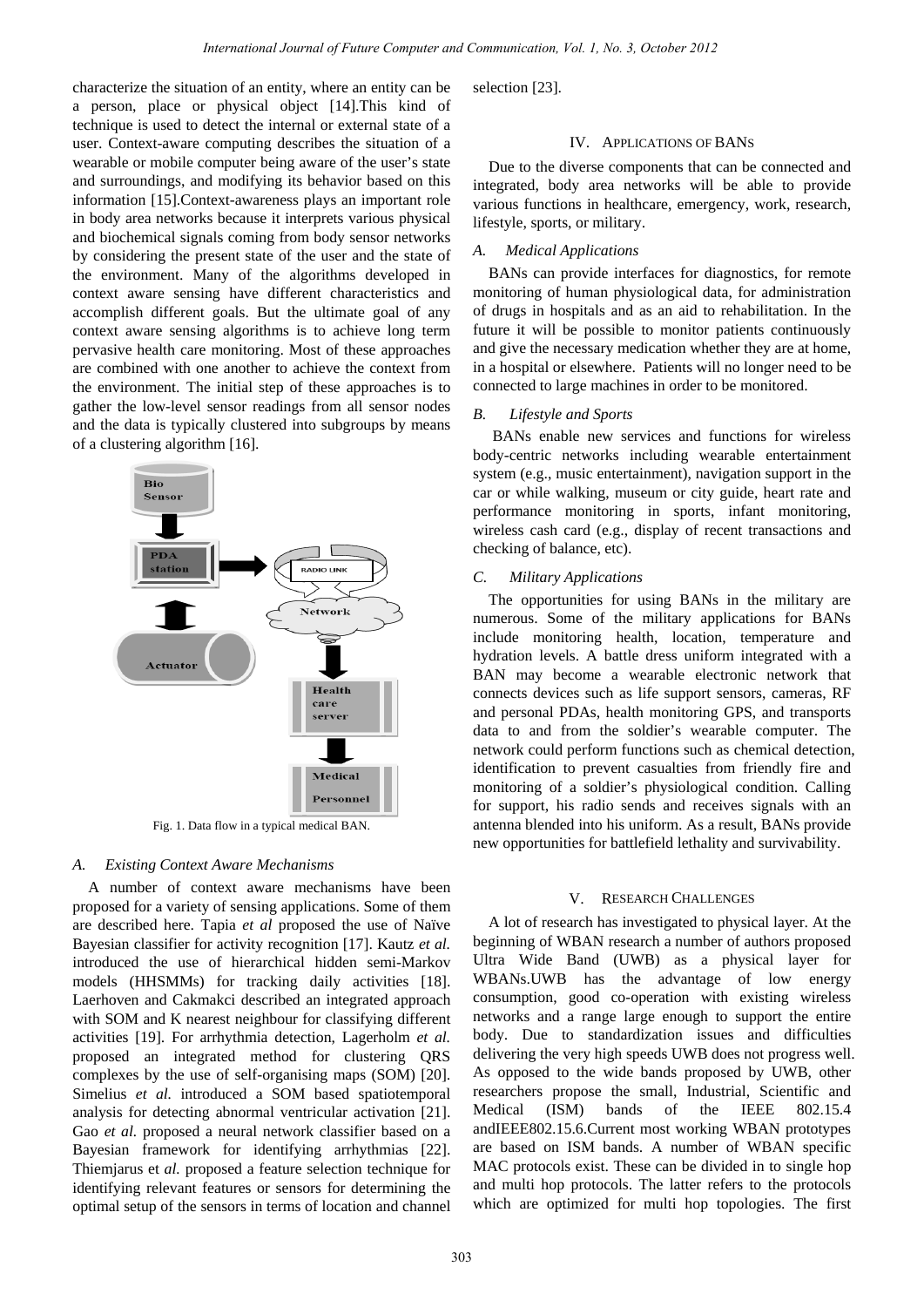protocols were designed based on a single hop topology. An example for this is Heart Beat driven MAC (H-MAC), which uses the heart beat to synchronize nodes. The protocol is specifically designed for WBANs; however traffic adaptations is not possible. Few other protocols have been developed usually IEEE 802.15.4 is preferred. Because of the dynamic nature, ad hoc network protocol could also be considered as WBAN protocols. Ad hoc network protocols are based on always –on radios, which matters their application to WBAN unfeasible. A number of routing protocols for sensor and ad hoc networks could be considered good candidates for WBANs. The WSN protocols will focus on networks of a much larger scale while ad hoc network routing protocols will assume nodes with a larger battery and an always on radio. The sensors in a WBAN are located in or on the human body which can be in motion. This challenge for WBAN is rarely available for WSNs. Thus the WBAN must be robust against the high probable network topology changes. In addition, biological variation and complexity cause a more variable structure. Because of the special features of the environment in which the WBAN operates (human body) the data loss is more significant. The signals of the sensors, specially the implanted ones, are considerably attenuated because the propagation of the waves takes place in or on a very lossy medium. Proprietary mechanisms may be required to ensure the QoS and real time data interrogation capabilities. The

small size of the WBAN sensors severely affects the power resources of the devices.

## VI. SECURITY REQUIREMENTS

The use of wireless technology, especially to deliver health care, also brings with it a host of concerns about security and privacy. The security mechanism plays a significant role. The security mechanism of the system is responsible for providing the following security services on specified biomedical data when requested to do so by the applications.

- Data Encryption: the data is encrypted so that it is not disclosed whilst in transit. Data encryption service provides confidentiality against eavesdropping attacks.
- Data Integrality: Data integrality service consists of data integrity and data origin authentication. Proper data integrity mechanisms at the BN and the BNC ensure that the received data is not altered by an adversary
- Freshness Protection: Data freshness ensures that the data frames are in order and are not reused.
- Authentication: an efficient method against impersonation attacks.

| TABLE I: SECURITY REQUIREMENTS FOR PATIEN-RELATED DATA IN WBAN |  |
|----------------------------------------------------------------|--|
|                                                                |  |

| <b>Major security requirements</b> | <b>Description</b>                                                                                                                               |
|------------------------------------|--------------------------------------------------------------------------------------------------------------------------------------------------|
| Data Confidentiality               | Patient-related data should be kept confidential and robust against node<br>compromise and user collusion.                                       |
| Data Integrity                     | Patient-related data must not be modified illegally.                                                                                             |
| Data Dependability                 | Patient -related data should be readily retrievable when node failure happens.                                                                   |
| Data Access control                | To prevent unauthorized access to patient related data WBAN needs a fine-grained<br>data access control policy.                                  |
| Data Accountability                | If a WBAN user abuses other user's privileges to carry out unauthorized actions,<br>then those users should be indentified and held accountable. |
| Revocability                       | If a WBAN user is identified as compromised or behave maliciously then the<br>privileges of that user should be deprived in time.                |
| Authentication                     | Only authenticated users can send data in WBANs and all other outside injection<br>of data must be prevented.                                    |

## VII. CONCLUSION AND FUTURE WORK

In this paper various key aspects of WBAN including system architecture, importance of context awareness in BANs, WBAN applications are outlined. Also discussed security requirements and research challenges/social issues related to WBAN application. There are many challenges that still need to be addressed on high bandwidth and energy efficient communication protocols, interoperability between BANs and the design of successful applications. Future work will be concentrating on the design of a light weight flexible cryptographic mechanism which will carefully optimize security, safety and usability. We hope this paper will inspire practical designs of cryptographic enforced, context aware, dependable and privacy enhanced WBANs.

#### **REFERENCES**

- [1] M. Patel and J. F. Wang, "Applications, challenges and prospective in emerging body area networking technologies," *IEEE Wireless Communications*, 1536-1284, 2010 IEEE
- [2] M. Li and W. Lou, "Data security and privacy in wireless body area networks,*" IEEE Wireless Communications*, 1536-1284, February 2010.
- [3] E. Jovanov et al, *"*A wireless body area network of intelligent motion sensors for computer assisted physical rehabilitation*,*" J. NeuroEng. Rehab. vol. 2, no. 6, 2005.
- [4] X. Huangy, H. Shany, and X. Shen, *"*On energy efficiency of cooperative communications in wireless body area network," 2011 IEEE.
- [5] S. Rashwand, J. Misic, and H. Khazaei*,* "Performance Analysis of IEEE 802.15.6 under saturation condition and error prone channel*,"* 2011 IEEE-WCNC-NETWORK.
- [6] S. Marinkovic and E. Popovici, *"Nano- Power Wake-Up Radio Circuit for Wireless Body Area Networks*," 2011 IEEE.
- [7] J. K, V. R.SarmaDhulipala and R. M. C. Sekaran, *"A WSN based frame work for human health monitoring"*.